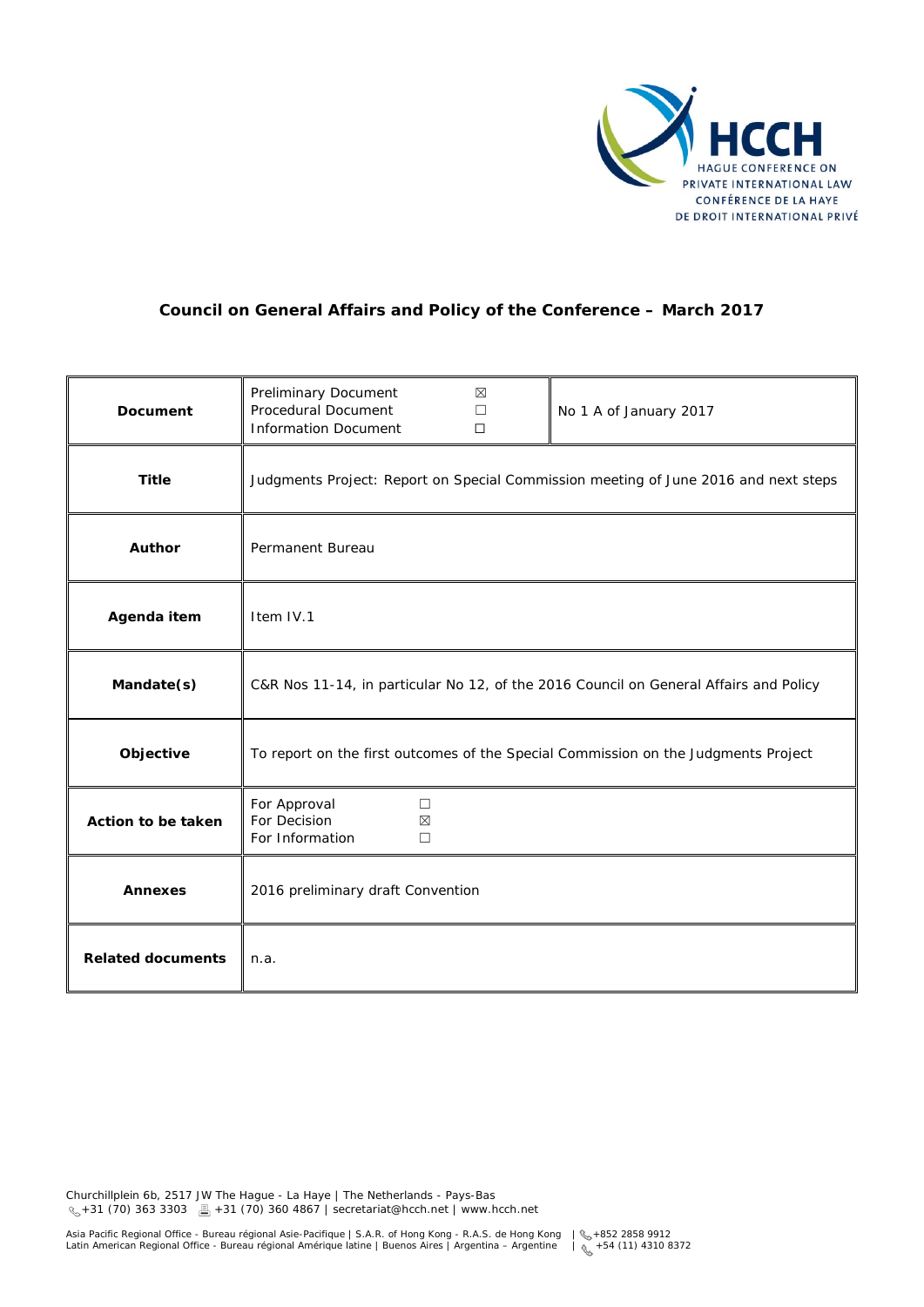## **A. Introduction**

1. In March 2016, the Council on General Affairs and Policy ("the Council") decided to set up a Special Commission on the Judgments Project ("the Special Commission") "to prepare a draft Convention and instructed the Secretary General to convene the first meeting in June 2016 (and tentatively a second meeting in February 20[1](#page-1-0)7)".<sup>1</sup> The Council "endorsed the recommendation of the Working Group that matters relating to direct jurisdiction (including exorbitant grounds and *lis pendens* / declining jurisdiction) should be put for consideration to the Experts' Group of the Judgments Project with a view to preparing an additional instrument. The Experts' Group will be convened soon after the Special Commission has drawn up a draft Convention".<sup>[2](#page-1-1)</sup>

2. This document concisely reports the most important developments in the context of the Judgments Project, $3$  since the last meeting of the Council until January 2017. $4$  Members were informed of the outcomes of the first meeting of the Special Commission with L.c. ON No 29(16) of 17 June 2016. The purpose of this document is to proceed to inform the Council about the results so that proceedings are complete.

3. From 1 to 9 June 2016, the Special Commission met in The Hague. The Special Commission was attended by 153 participants from 53 States and one Regional Economic Integration Organisation ("REIO"), representing Members of the Hague Conference on Private International Law, and a select number of non-Member States, and 16 international governmental and non-governmental organisations.

### **B. Main results of the June 2016 meeting**

4. The Special Commission appointed:

- a) Mr David Goddard QC of the New Zealand delegation as the Chair of the Special Commission;
- b) Mr Boni de M. Soares of the Brazilian delegation, Mr Ang Sun of the Chinese delegation and Mr Paul Herrup of the delegation of the United States of America as the Vice-Chairs of the Special Commission;
- c) Ms Geneviève Saumier of the Canadian delegation and Mr Francisco Garcimartín Alférez of the Spanish delegation as *Co-Rapporteurs* of the draft Convention; and
- d) Mr Fausto Pocar of the Italian delegation as Chair of the Drafting Committee.

5. The Special Commission discussed all of the provisions in the Proposed Draft Text, and on that basis, agreed upon a preliminary draft Convention (the "2016 preliminary draft Convention"), which is annexed to this Report (see Annex I, that reproduces the text set out in Working Document No 76 E revised).

6. All Working Documents for the attention of the Special Commission are available on the Secure Portal for the National and Contact Organs of the Members and the participants in the June 2016 meeting of the Special Commission. The documents uploaded to the Secure Portal will remain available with a view to the second meeting of the Special Commission.

7. The 2016 preliminary draft Convention will be further discussed and reviewed at the second meeting of the Special Commission, which will take place in The Hague from 16 to 24 February 2017. The Special Commission will then attempt to complete a first comprehensive text of a preliminary draft Convention and will report on progress made to the Council by means of a report (Prel. Doc. 1B for the attention of the Council of March 2017 on General Affairs and Policy of the Conference, to be expected by early March 2017 at the latest).

<span id="page-1-0"></span><sup>&</sup>lt;u>.</u> <sup>1</sup> "Conclusions and Recommendations adopted by the Council on General Affairs and Policy of the Conference (15-17 March 2016)",C&R No 12.

<span id="page-1-1"></span><sup>2</sup> *Ibid.*, C&R No 13.

<span id="page-1-2"></span><sup>3</sup> "Conclusions and Recommendations adopted by the Council on General Affairs and Policy of the Conference

<span id="page-1-3"></span><sup>(17-20</sup> April 2012)", C&R No 17.<br>This document was finalised in January 2017.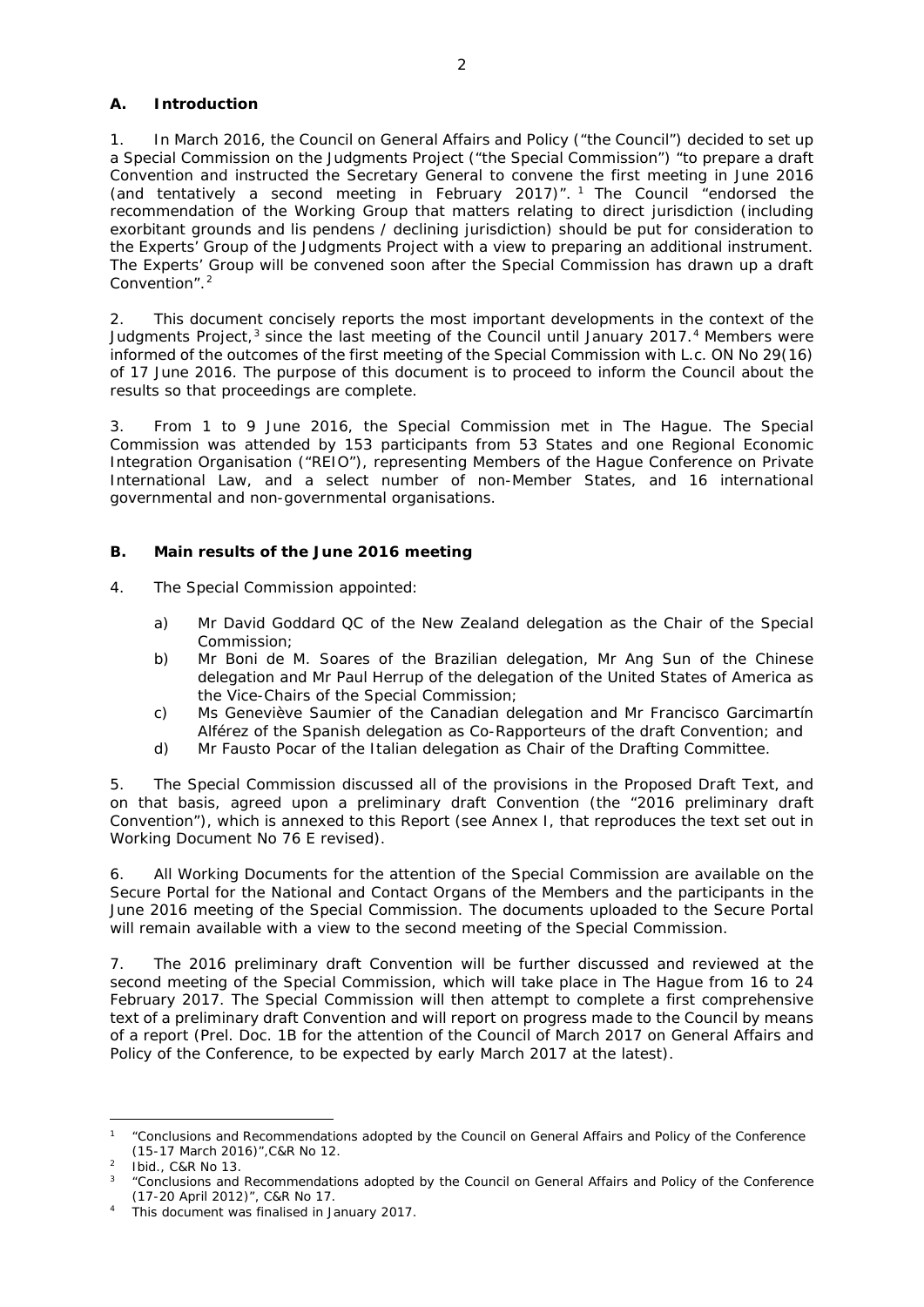8. Depending on the outcome of the discussions and progress made during that meeting, the Special Commission may also be in a position to discuss the nature and timing of the "next steps" towards the successful conclusion of the Convention.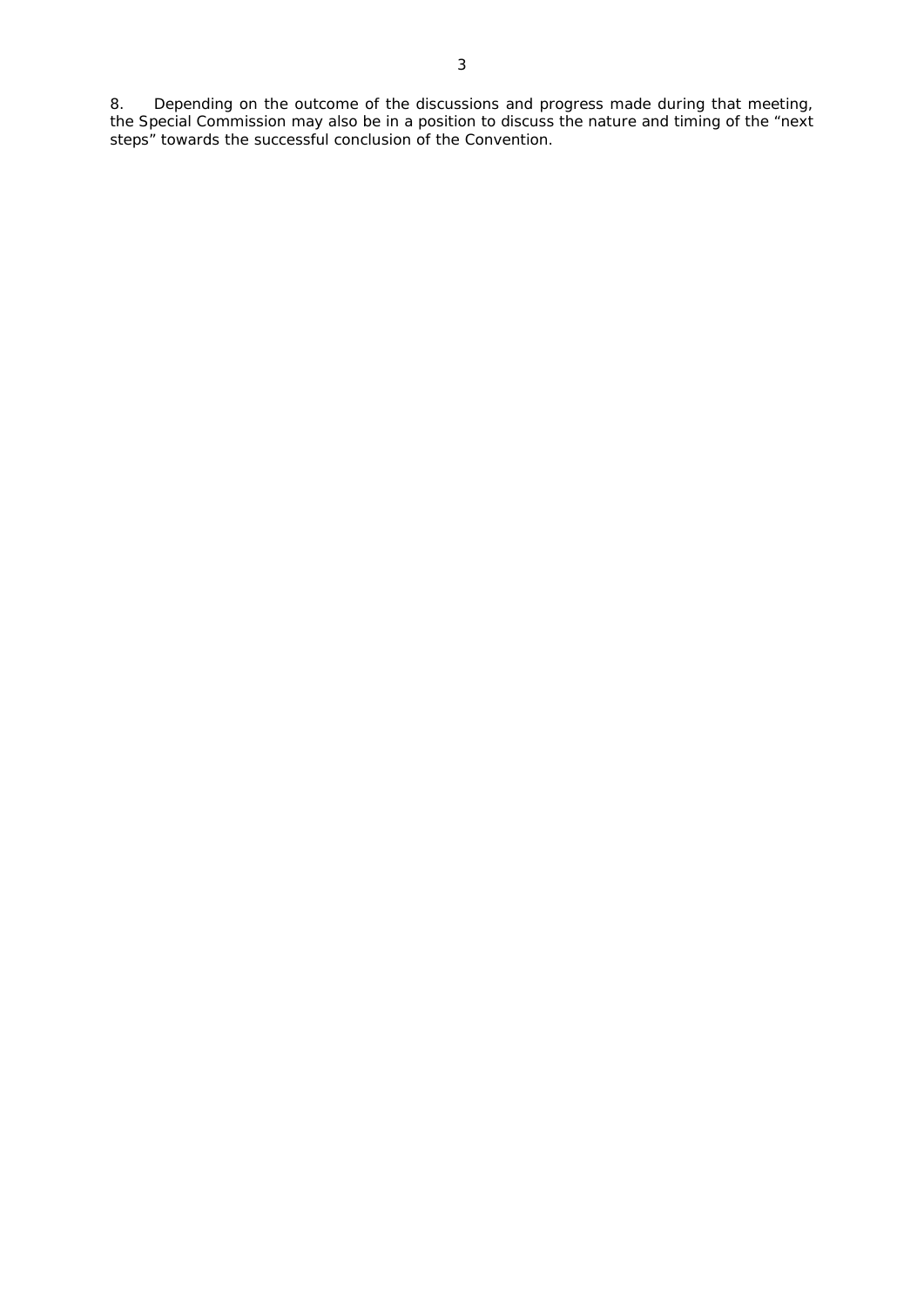## **ANNEX**

## **2016 PRELIMINARY DRAFT CONVENTION**<sup>∗</sup>

<sup>∗</sup> This Annex reproduces the text set out in Working Document No 76 revised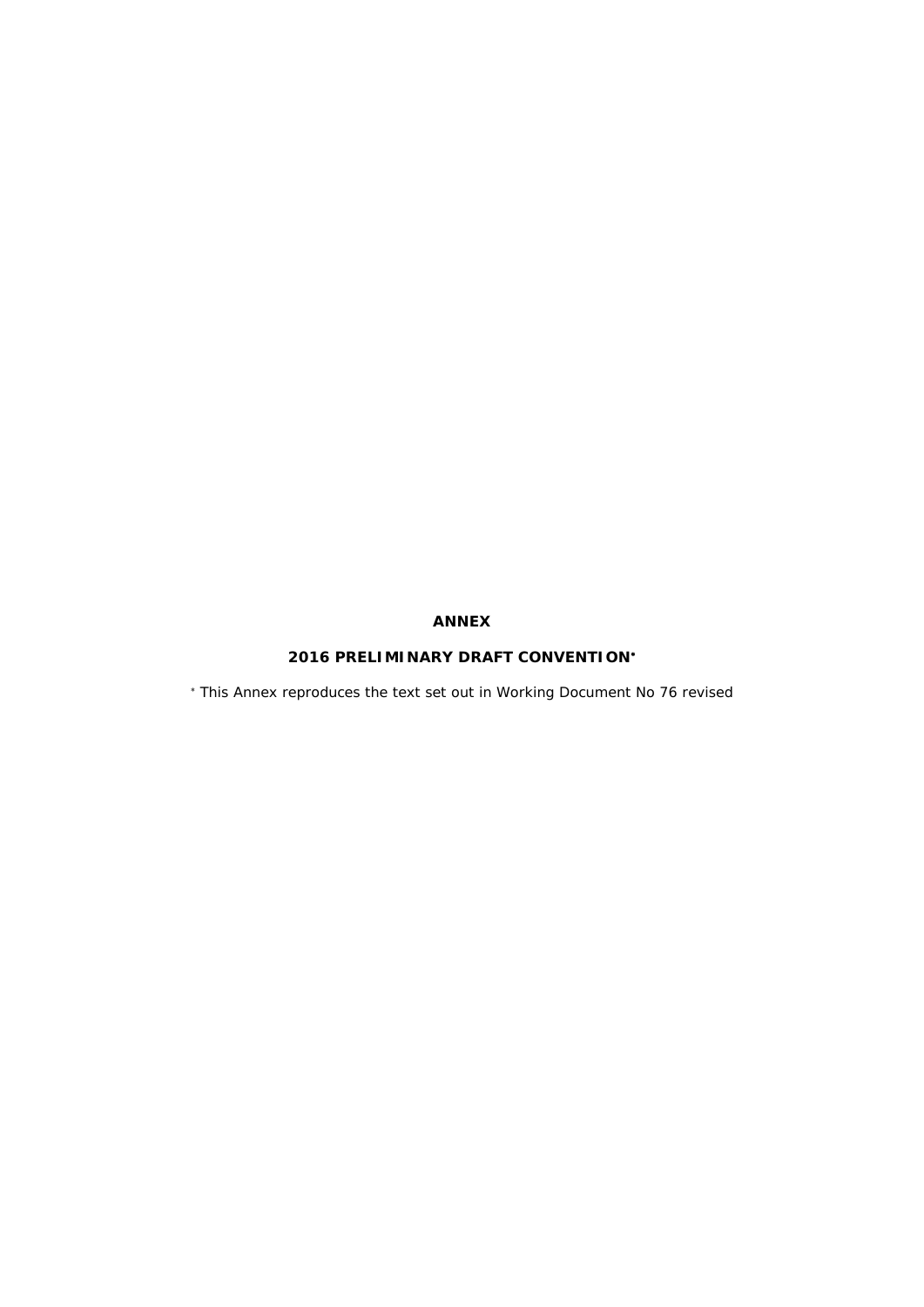### CHAPTER I – SCOPE AND DEFINITIONS

#### Article 1 *Scope*

1. This Convention shall apply to the recognition and enforcement of judgments relating to civil or commercial matters. It shall not extend in particular to revenue, customs or administrative matters.

2. This Convention shall apply to the recognition and enforcement in one Contracting State of a judgment given in another Contracting State.

#### Article 2 *Exclusions from scope*

1. This Convention shall not apply to the following matters –

- *a)* the status and legal capacity of natural persons;
- *b)* maintenance obligations;
- *c)* other family law matters, including matrimonial property regimes and other rights or obligations arising out of marriage or similar relationships;
- *d)* wills and succession;
- *e)* insolvency, composition and analogous matters;
- *f)* the carriage of passengers and goods;
- *g)* marine pollution, limitation of liability for maritime claims, general average, and emergency towage and salvage;
- *h)* liability for nuclear damage;
- *i)* the validity, nullity, or dissolution of legal persons or associations of natural or legal persons, and the validity of decisions of their organs;
- *j)* the validity of entries in public registers;
- *k)* defamation.

2. Notwithstanding paragraph 1, a judgment is not excluded from the scope of this Convention where a matter excluded under that paragraph arose merely as a preliminary question in the proceedings in which it was given, and not as an object of the proceedings. In particular, the mere fact that a matter excluded under paragraph 1 arose by way of defence does not exclude a judgment from the Convention, if that matter was not an object of the proceedings.

3. This Convention shall not apply to arbitration and related proceedings.

4. A judgment is not excluded from the scope of this Convention by the mere fact that a State, including a government, a governmental agency or any person acting for a State, was a party to the proceedings.

5. Nothing in this Convention shall affect privileges and immunities of States or of international organisations, in respect of themselves and of their property.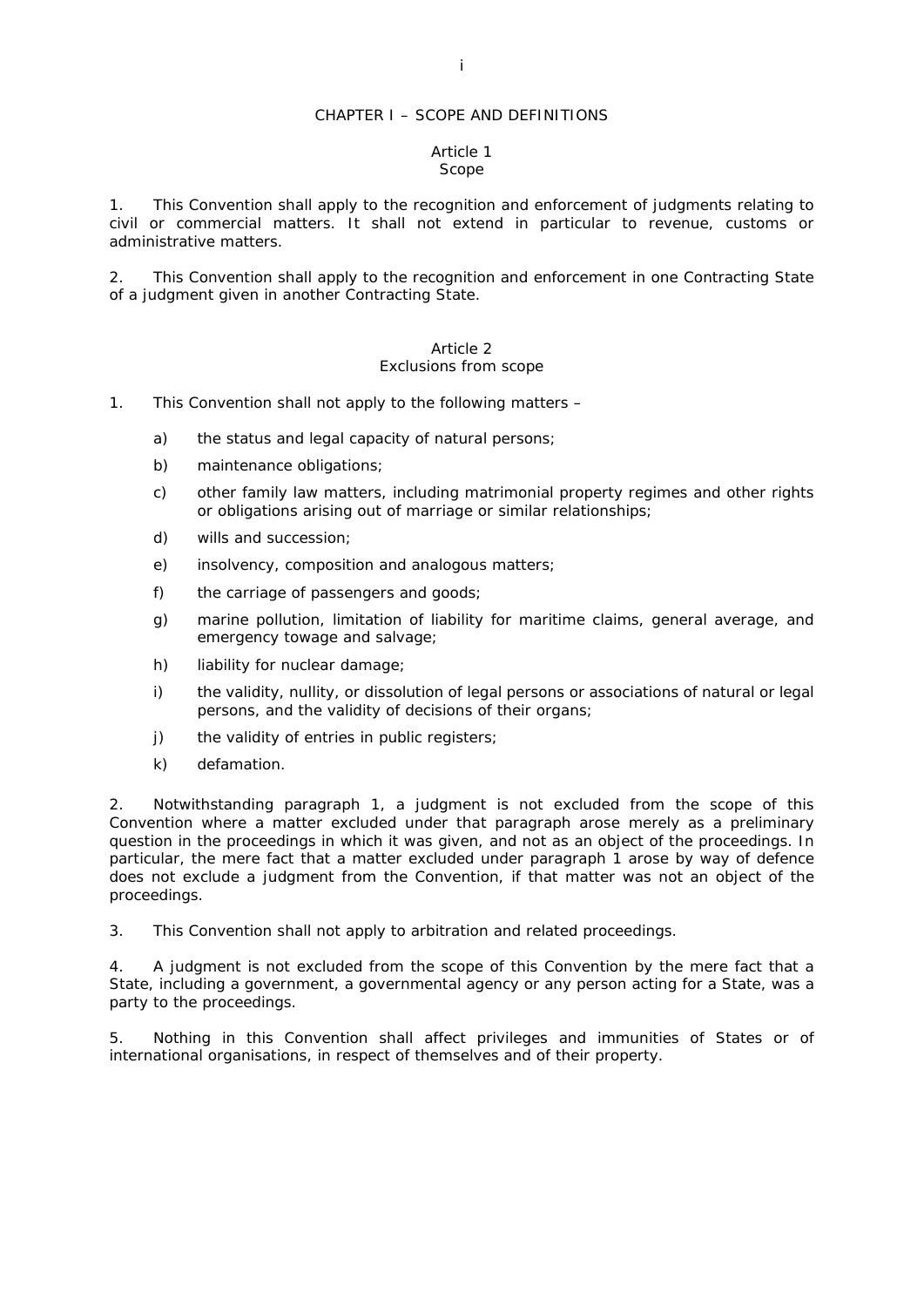### Article 3 *Definitions*

- 1. In this Convention
	- *a)* "defendant" means a person against whom the claim or counterclaim was brought in the State of origin;
	- *b)* "judgment" means any decision on the merits given by a court, whatever it may be called, including a decree or order, and a determination of costs or expenses by the court (including an officer of the court), provided that the determination relates to a decision on the merits which may be recognised or enforced under this Convention. An interim measure of protection is not a judgment.

2. An entity or person other than a natural person shall be considered to be habitually resident in the State –

- *a)* where it has its statutory seat;
- *b)* under whose law it was incorporated or formed;
- *c)* where it has its central administration; or
- *d)* where it has its principal place of business.

## CHAPTER II – RECOGNITION AND ENFORCEMENT

#### Article 4 *General provisions*

1. A judgment given by a court of a Contracting State (State of origin) shall be recognised and enforced in another Contracting State (requested State) in accordance with the provisions of this Chapter. Recognition or enforcement may be refused only on the grounds specified in this Convention.

2. Without prejudice to such review as is necessary for the application of the provisions of this Chapter, there shall be no review of the merits of the judgment given by the court of origin.

3. A judgment shall be recognised only if it has effect in the State of origin, and shall be enforced only if it is enforceable in the State of origin.

4. If a judgment referred to in paragraph 3 is the subject of review in the State of origin or if the time limit for seeking ordinary review has not expired, the court addressed may –

- *a)* grant recognition or enforcement, which enforcement may be conditional on the provision of such security as it shall determine;
- *b)* postpone the recognition or enforcement; or
- *c)* refuse the recognition or enforcement.

A refusal under sub-paragraph *c)* does not prevent a subsequent application for recognition or enforcement of the judgment.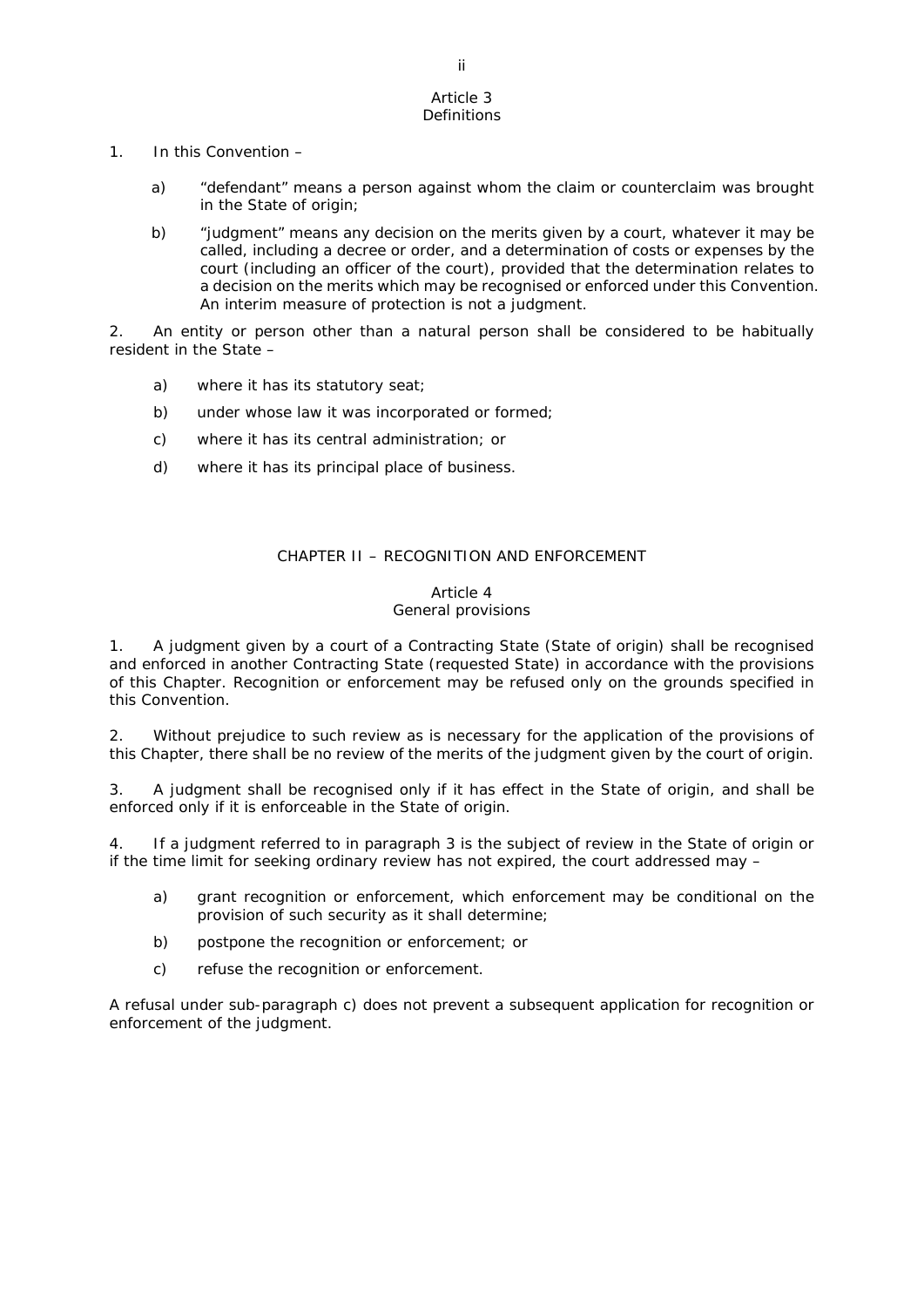#### Article 5 *Bases for recognition and enforcement*

1. A judgment is eligible for recognition and enforcement if one of the following requirements is met –

- *a)* the person against whom recognition or enforcement is sought was habitually resident in the State of origin at the time that person became a party to the proceedings in the court of origin;
- [*b)* the natural person against whom recognition or enforcement is sought had his or her principal place of business in the State of origin at the time that person became a party to the proceedings in the court of origin and the claim on which the judgment is based arose out of the activities of that business;]
- *c)* the person against whom recognition or enforcement is sought is the person that brought the claim on which the judgment is based;
- *d)* the defendant maintained a branch, agency, or other establishment without separate legal personality in the State of origin at the time that person became a party to the proceedings in the court of origin, and the claim on which the judgment is based arose out of the activities of that branch, agency, or establishment;
- *e)* the defendant expressly consented to the jurisdiction of the court of origin in the course of the proceedings in which the judgment was given;
- [*f)* the defendant entered an appearance before the court of origin without contesting jurisdiction at the first opportunity to do so, if the defendant would have had an arguable case that there was no jurisdiction or that jurisdiction should not be exercised under the law of the State of origin;]
- *g*) the judgment ruled on a contractual obligation and it was given in the State in which performance of that obligation took place or should have taken place under the parties' agreement, or, in the absence of an agreed place of performance, under the law applicable to the contract, unless the defendant's activities in relation to the transaction clearly did not constitute a purposeful and substantial connection to that State;
- *h)* the judgment ruled on a tenancy of immovable property and it was given in the State in which the property is situated;
- [*i)* the judgment ruled on a contractual obligation secured by a right in rem in immovable property, if the claim was brought together with a claim relating to that right and the immovable property was located in the State of origin;]
- *j)* the judgment ruled on a non-contractual obligation arising from death, physical injury, damage to or loss of tangible property, and the act or omission directly causing such harm occurred in the State of origin, irrespective of where that harm occurred;
- *k)* the judgment ruled on an infringement of a patent, trademark, design, [plant breeders' right,] or other similar right required to be [deposited or] registered and it was given by a court in the State in which the [deposit or] registration of the right concerned has taken place, or is deemed to have taken place under the terms of an international or regional instrument;
- *l)* the judgment ruled on the validity, [ownership, subsistence] or infringement of copyright or related rights [or other intellectual property rights not required to be [deposited or] registered] and the right arose under the law of the State of origin;
- *m)* the judgment concerns the validity, construction, effects, administration or variation of a trust created voluntarily and evidenced in writing, and the State of origin is –
	- (i) designated in the trust instrument as a State in which disputes about such matters are to be determined;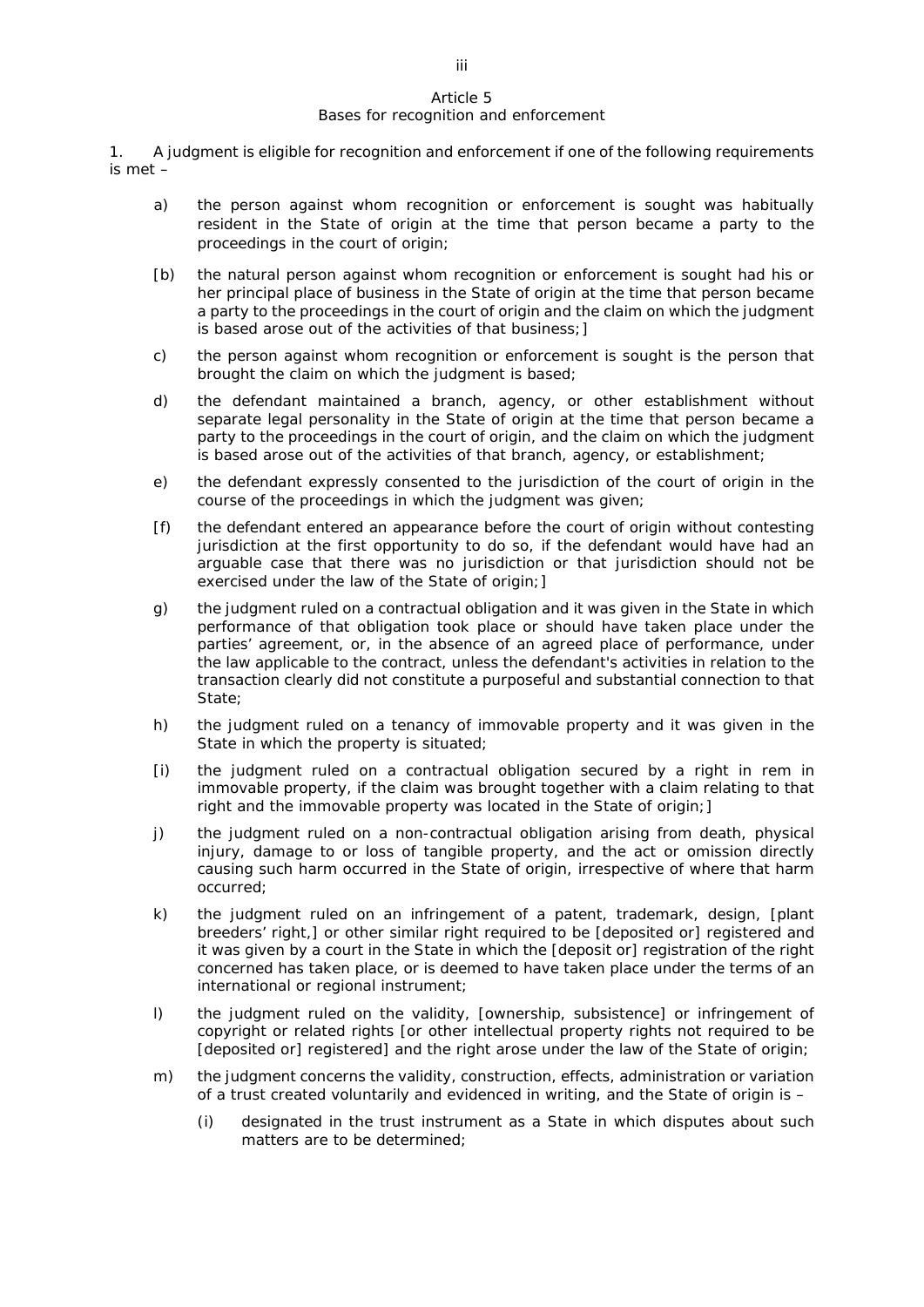- (ii) the State whose law is expressly or impliedly designated in the trust instrument as the law governing the aspect of the trust that is the subject of the litigation that gave rise to the judgment; or
- (iii) the State expressly or impliedly designated in the trust instrument as the State in which the principal place of administration of the trust is situated.

This sub-paragraph only applies to judgments between persons bound by the terms of a trust regarding internal aspects of that trust.

- [n] the judgment ruled on a counterclaim
	- (i) to the extent that it was in favour of the counterclaimant, provided that the counterclaim arose out of the same transaction or occurrence as the claim;
	- (ii) to the extent that it was against the counterclaimant, unless the law of the State of origin required the counterclaim to be filed in order to avoid preclusion.]
- [*o)* the judgment revised or overturned a previous judgment that was eligible for recognition and enforcement in accordance with this Convention and was given by a court of the State that gave such previous judgment.]

2. If recognition or enforcement is sought against a natural person acting primarily for personal, family or household purposes (a consumer) in matters relating to a consumer contract, or against an employee in matters relating to the employee's contract of employment –

- *a)* sub-paragraph 1 *e)* applies only if the consent was given before the court;
- *b)* sub-paragraph 1 *g)* does not apply.

## Article 6

## *Exclusive bases for recognition and enforcement*

Notwithstanding Article 5 –

- *a)* a judgment that ruled on the registration or validity of patents, trademarks, designs[, plant breeders' rights,] or other similar rights required to be [deposited or] registered shall be recognised and enforced if and only if the State of origin is the State in which [deposit or] registration has been applied for, has taken place, or is deemed to have been applied for or to have taken place under the terms of an international or regional instrument;
- *b)* a judgment that ruled on rights *in rem* in immovable property shall be recognised and enforced if and only if the property is situated in the State of origin;
- *c)* a judgment that ruled on a tenancy of immovable property for a period of more than six months shall not be recognised and enforced if the property is not situated in the State of origin and the courts of the Contracting State in which it is situated have exclusive jurisdiction under the law of that State.

#### Article 7 *Refusal of recognition or enforcement*

- 1. Recognition or enforcement may be refused if
	- *a)* the document which instituted the proceedings or an equivalent document, including a statement of the essential elements of the claim –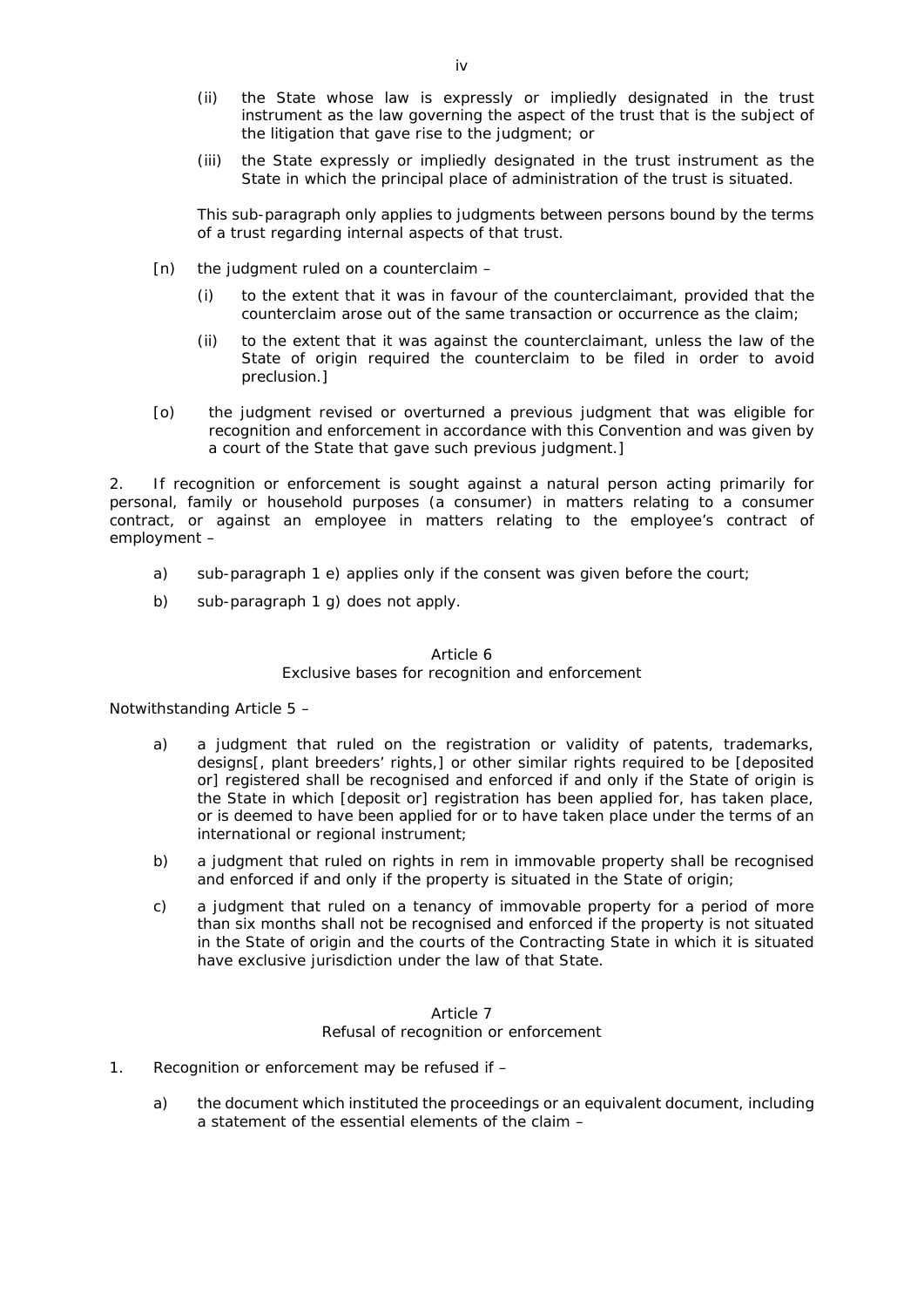- (i) was not notified to the defendant in sufficient time and in such a way as to enable him to arrange for his defence, unless the defendant entered an appearance and presented his case without contesting notification in the court of origin, provided that the law of the State of origin permitted notification to be contested; or
- (ii) was notified to the defendant in the requested State in a manner that is incompatible with fundamental principles of the requested State concerning service of documents;
- *b)* the judgment was obtained by fraud;
- *c)* recognition or enforcement would be manifestly incompatible with the public policy of the requested State, including situations where the specific proceedings leading to the judgment were incompatible with fundamental principles of procedural fairness of that State [and situations involving infringements of security or sovereignty of that State];
- *d)* the proceedings in the court of origin were contrary to an agreement or a designation in a trust instrument under which the dispute in question was to be determined in a court other than the court of origin;
- *e*) the judgment is inconsistent with a judgment given in the requested State in a dispute between the same parties; or
- *f)* the judgment is inconsistent with an earlier judgment given in another State between the same parties on the same subject matter, provided that the earlier judgment fulfills the conditions necessary for its recognition in the requested State.

2. Recognition or enforcement may be refused or postponed if proceedings between the same parties on the same subject matter are pending before a court of the requested State, where –

- *a)* the court of the requested State was seised before the court of origin; and
- *b)* there is a close connection between the dispute and the requested State.

A refusal under this paragraph does not prevent a subsequent application for recognition or enforcement of the judgment.

#### Article 8

#### *Preliminary questions*

1. Where a matter excluded under Article 2, paragraph 1, or a matter referred to in Article 6 on which a court other than the court referred to in that Article ruled arose as a preliminary question, the ruling on that question shall not be recognised or enforced under this Convention.

2. Recognition or enforcement of a judgment may be refused if, and to the extent that, the judgment was based on a ruling on a matter excluded under Article 2, paragraph 1 or 3, or on a matter referred to in Article 6 on which a court other than the court referred to in that Article ruled.

3. However, in the case of a ruling on the validity of a right referred to in Article 6, paragraph *a)*, recognition or enforcement of a judgment may be refused or postponed under the preceding paragraph only where –

- *a)* that ruling is inconsistent with a judgment or a decision of a competent authority on that matter given in the State referred to in Article 6, paragraph *a)*; or
- *b)* proceedings concerning the validity of that right are pending in that State.

A refusal under sub-paragraph *b)* does not prevent a subsequent application for recognition or enforcement of the judgment.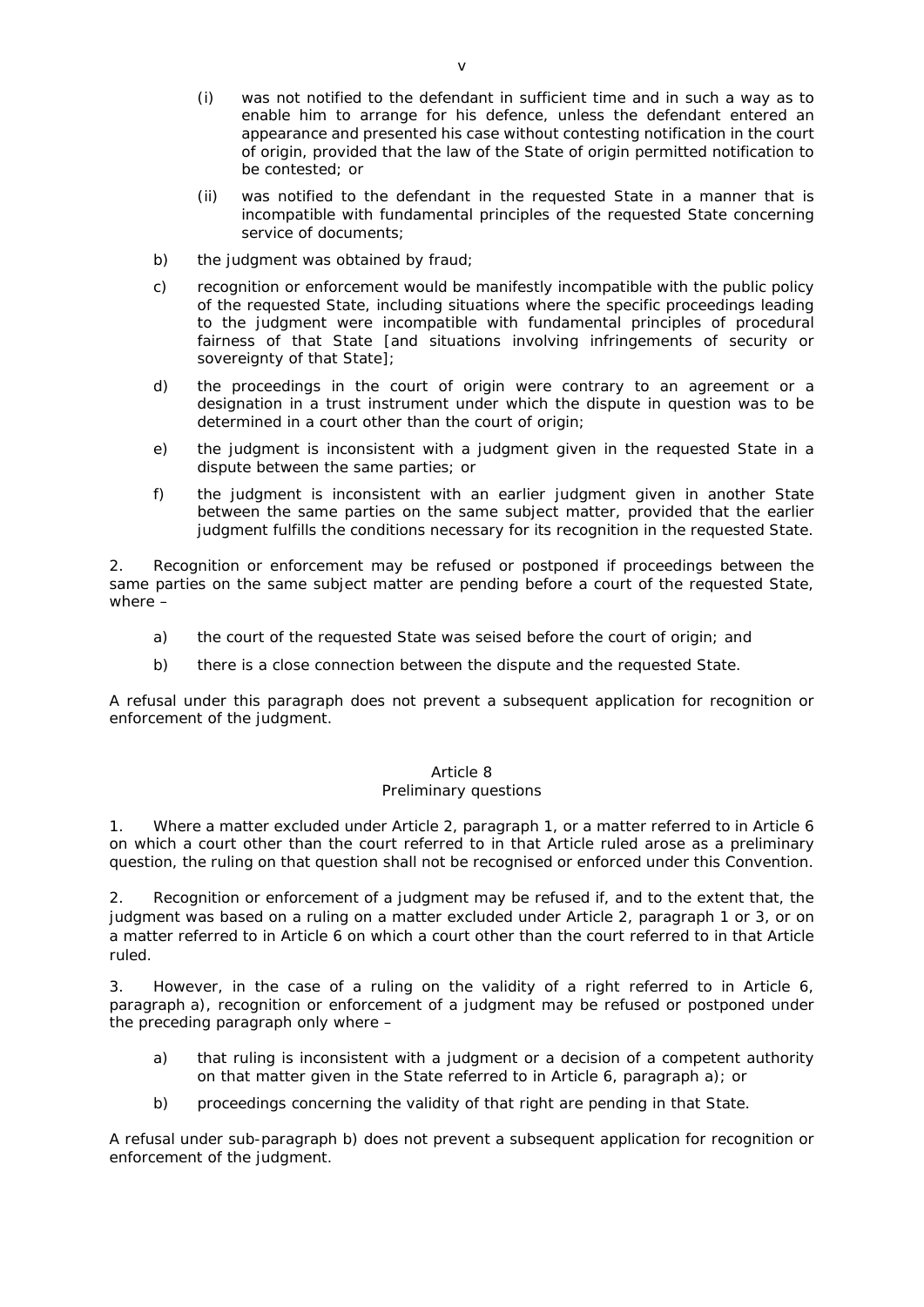#### Article 9 *Damages*

1. Recognition or enforcement of a judgment may be refused if, and to the extent that, the judgment awards damages, including exemplary or punitive damages, that do not compensate a party for actual loss or harm suffered.

2. The court addressed shall take into account whether and to what extent the damages awarded by the court of origin serve to cover costs and expenses relating to the proceedings.

### Article 10

### *Judicial settlements* (transactions judiciaires)

Judicial settlements (*transactions judiciaires*) which a court of a Contracting State has approved, or which have been concluded before that court in the course of proceedings, and which are enforceable in the same manner as a judgment in the State of origin, shall be enforced under this Convention in the same manner as a judgment[, provided that such settlement is permissible under the law of the requested State].

#### Article 11 *Documents to be produced*

- 1. The party seeking recognition or applying for enforcement shall produce
	- *a)* a complete and certified copy of the judgment;
	- *b)* if the judgment was given by default, the original or a certified copy of a document establishing that the document which instituted the proceedings or an equivalent document was notified to the defaulting party;
	- *c)* any documents necessary to establish that the judgment has effect or, where applicable, is enforceable in the State of origin;
	- *d)* in the case referred to in Article 10, a certificate of a court of the State of origin that the judicial settlement or a part of it is enforceable in the same manner as a judgment in the State of origin.

2. If the terms of the judgment do not permit the court addressed to verify whether the conditions of this Chapter have been complied with, that court may require any necessary documents.

3. An application for recognition or enforcement may be accompanied by a document relating to the judgment, issued by a court (including an officer of the court) of the State of origin, in the form recommended and published by the Hague Conference on Private International Law.

4. If the documents referred to in this Article are not in an official language of the requested State, they shall be accompanied by a certified translation into an official language, unless the law of the requested State provides otherwise.

# Article 12

#### *Procedure*

1. The procedure for recognition, declaration of enforceability or registration for enforcement, and the enforcement of the judgment, are governed by the law of the requested State unless this Convention provides otherwise. The court addressed shall act expeditiously.

2. The court of the requested State shall not refuse the recognition or enforcement of a judgment under this Convention on the ground that recognition or enforcement should be sought in another State.